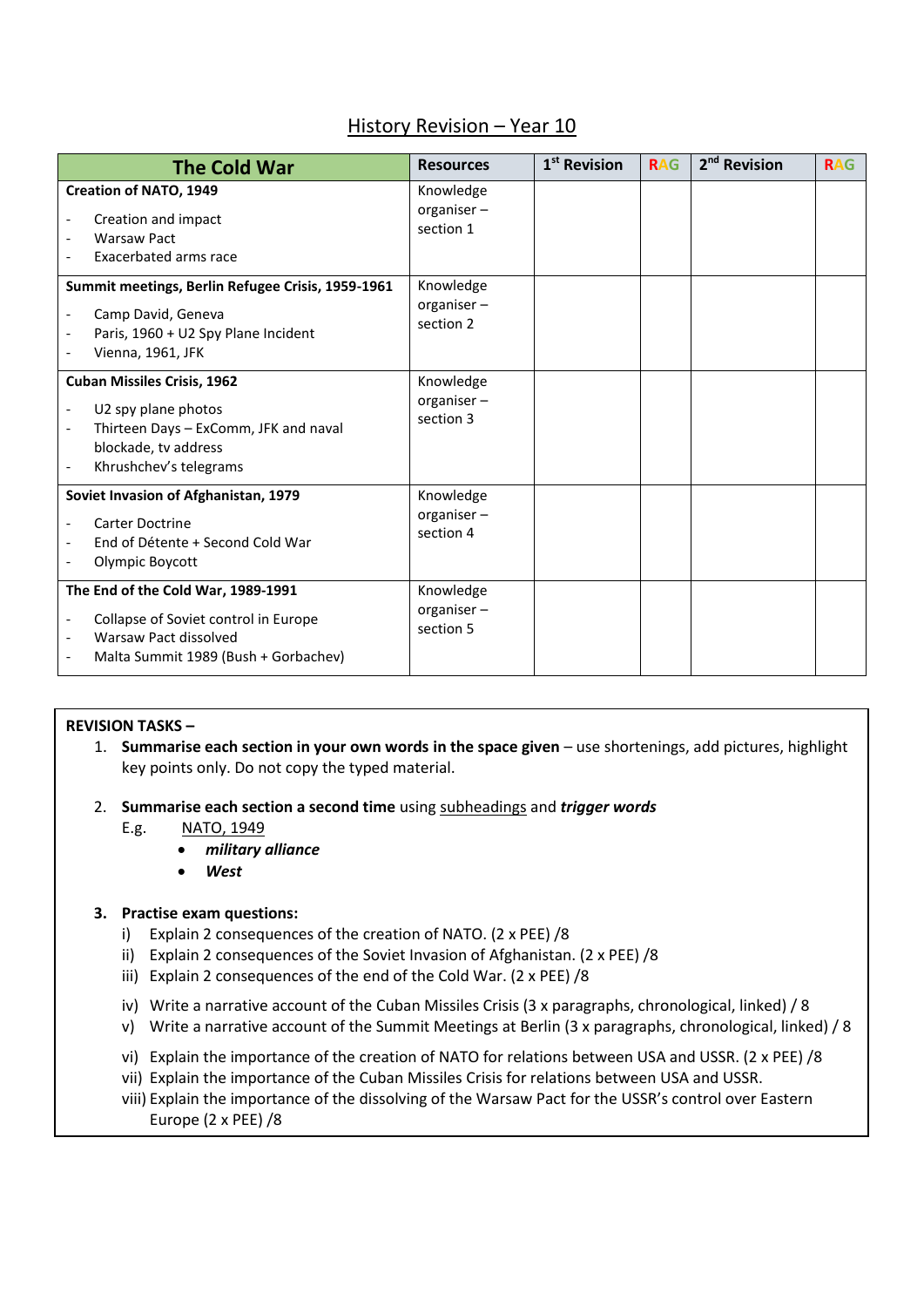| <b>Section 1 - The creation of military alliances</b>                    |                                                                                                                                                                                                                                                                                                                      |  |  |
|--------------------------------------------------------------------------|----------------------------------------------------------------------------------------------------------------------------------------------------------------------------------------------------------------------------------------------------------------------------------------------------------------------|--|--|
| <b>NATO</b><br>April 1949<br>North<br>Atlantic<br>Treaty<br>Organisation | The threat of USSR led to a formal military alliance<br>between Western states as protection.<br>USA, Britain, France and 9 others formed NATO<br>If any member state was attacked, the others<br>would support them.<br>Significance - NATO resulted in an ongoing US<br>presence in Europe.                        |  |  |
| Warsaw<br>Pact<br>1955                                                   | W. Germany joined NATO in 1955 - now a<br>military alliance bordering USSR buffer zone.<br>Warsaw Pact included Eastern Bloc countries<br>(USSR and the satellites).<br>Significance – Europe split into two military camps.<br>The tension had increased as it shows that both<br>sides were prepared to go to war. |  |  |

| Section 2 - Summit Meetings in the Berlin Refugee Crisis |                                                                                                                                                                                                                                                               |  |  |  |
|----------------------------------------------------------|---------------------------------------------------------------------------------------------------------------------------------------------------------------------------------------------------------------------------------------------------------------|--|--|--|
| <b>Causes</b>                                            | Berlin Refugee Crisis - 3 million had left<br>East Germany for the West.<br>Khrushchev had tried to gain control over<br>٠<br>whole of Berlin via the Berlin Ultimatum,<br>but the USA refused                                                                |  |  |  |
| Geneva +<br><b>Camp David</b><br>1959                    | Eisenhower and Khrushchev = friendly<br>No agreements reached but USSR withdrew<br><b>Berlin Ultimatum</b>                                                                                                                                                    |  |  |  |
| <b>Paris</b><br>1960                                     | Khrushchev left meeting without<br>٠<br>agreements = increased tension<br>Reason = Eisenhower refused to apologise<br>٠<br>for the U2 Spy Plane Incident (US Gary<br>Powers shot down over USSR territory)                                                    |  |  |  |
| Vienna<br>1961                                           | Kennedy now president of USA, but refused<br>٠<br>to concede so no agreements made<br>Khrushchev hoped Kennedy would be weak<br>٠<br>JFK increased military spending by \$2 billion<br>$\bullet$<br>- showed that USA prepared to fight over<br><b>Berlin</b> |  |  |  |

| Section 3 - The Cuban Missiles Crisis, 1962 |                                                                                                                                                                                                                                                                                                                                             |  |  |  |
|---------------------------------------------|---------------------------------------------------------------------------------------------------------------------------------------------------------------------------------------------------------------------------------------------------------------------------------------------------------------------------------------------|--|--|--|
| <b>Causes</b>                               | Castro declared he was communist<br>following Bay of Pigs Incident<br>Meant that there was a close alliance of<br>USSR only 145km from USA<br>USSR gave aid and weapons to Cuba                                                                                                                                                             |  |  |  |
| <b>Key events</b>                           | Oct $14th 1962 - US U2$ spy plane takes<br>photos of missile launch sites, news of<br>Soviet ships carrying missiles<br><b>Thirteen Days</b> (Oct $16^{th}$ -28 <sup>th</sup> ) – JFK and<br>Executive Committee (ExComm) meet to<br>decide US response<br>Agree to place naval blockade around Cuba<br>- USSR ordered ships to turn around |  |  |  |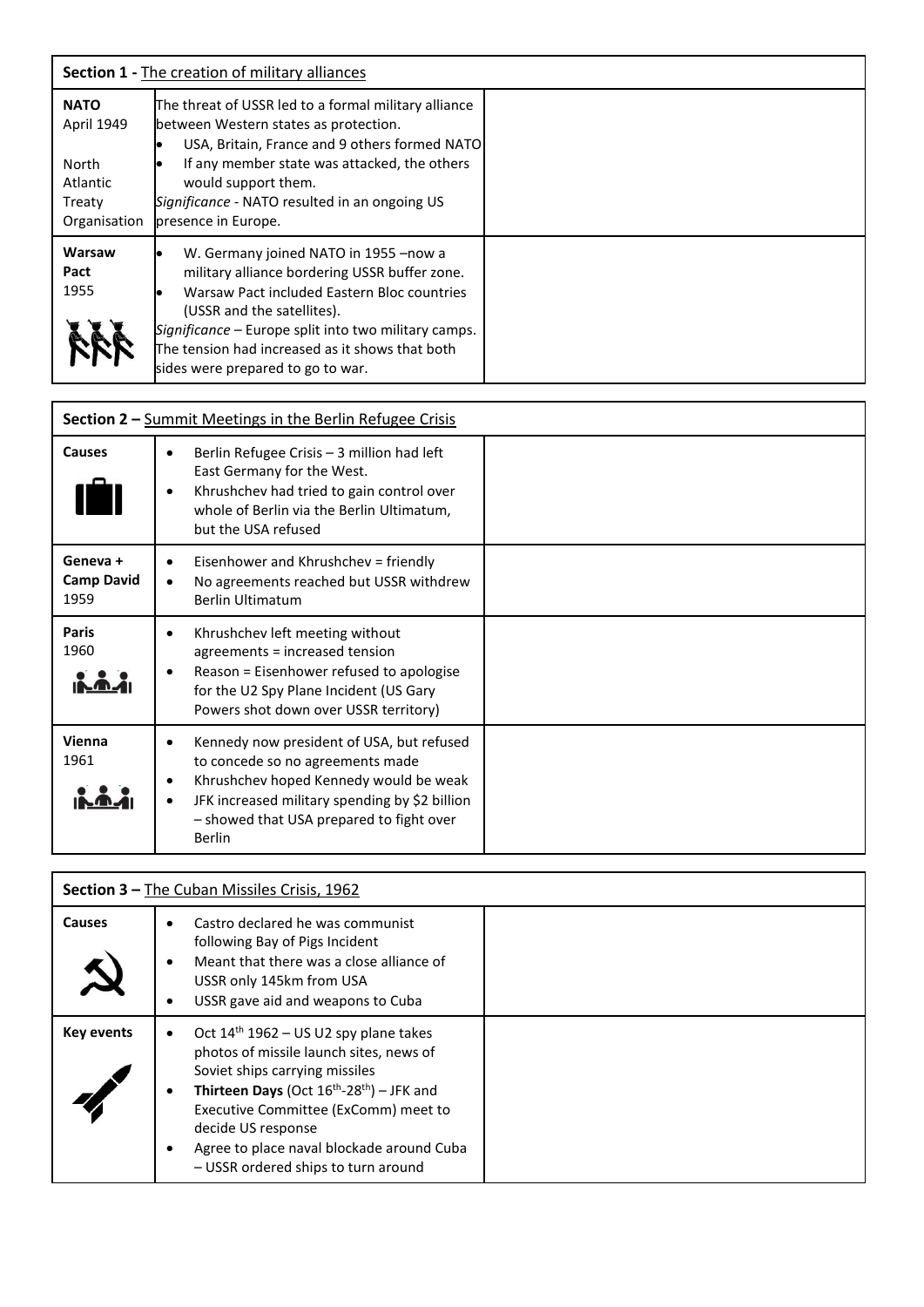| <b>Outcomes</b> | Khrushchev sends 2 telegrams:<br>٠<br>1. USSR remove missiles, if USA don't                                             |
|-----------------|-------------------------------------------------------------------------------------------------------------------------|
|                 | invade Cuba<br>2. USSR remove missiles, if USA remove<br>their missiles from Turkey<br>JFK agreed to the first telegram |

| Section 4 - Soviet Invasion of Afghanistan, 1979 |                                                                                                                                                                                                                                                                                                                                                    |  |  |  |
|--------------------------------------------------|----------------------------------------------------------------------------------------------------------------------------------------------------------------------------------------------------------------------------------------------------------------------------------------------------------------------------------------------------|--|--|--|
| <b>Causes</b>                                    | Muslim Fundamentalism was spreading in<br>$\bullet$<br>Iran so USSR needed to ensure that<br>Afghanistan had a pro-Soviet government<br>USA had a lot of influence - oil fields<br>٠<br>Sept 1979 - Amin took power but he was<br>unpopular + Mujihadeen try to overthrow                                                                          |  |  |  |
| <b>Key Events</b><br>Dec 1979                    | USSR invade, claiming to support Amin<br>$\bullet$<br>USSR assassinate Amin and replace him<br>with pro-Soviet Babrak Kamal<br>USSR and Kamal fight Mujihadeen (+USA<br>$\bullet$<br>support - weapons) for the next 10 years                                                                                                                      |  |  |  |
| <b>Outcomes</b>                                  | End of Détente - USA pulled out of SALT II<br>Carter Doctrine, 1980 - USA would repel by<br>٠<br>force any threat to US interests<br>Olympic Boycotts $(1980 + 1984)$ – USA led<br>٠<br>boycott of Moscow to make USSR look poor<br>Second Cold War - Reagan elected as US<br>$\bullet$<br>president as seen as strong enough to deal<br>with USSR |  |  |  |

| Section 5 - The End of the Cold War, 1989-1991 |                                                                                                                                                                                                                                                                                                                                                    |  |  |
|------------------------------------------------|----------------------------------------------------------------------------------------------------------------------------------------------------------------------------------------------------------------------------------------------------------------------------------------------------------------------------------------------------|--|--|
| Causes<br>1985                                 | Gorbachev's New Thinking - dropped<br>Brezhnev Doctrine, introduced Glasnost and<br>Perestroika policies. Satellites could reform                                                                                                                                                                                                                  |  |  |
| <b>Key Events</b>                              | Fall of Berlin Wall, Nov 1989 - E. German<br>government opened border. Symbolic end.<br>End of the Warsaw Pact, Jul 1991 - symbol<br>of Soviet dominance, when satellites<br>dropped communism, the pact was useless.<br>End of the USSR, Dec 1991 - hard-line<br>communists blamed Gorbachev for loss of<br>control in Europe. Gorbachev resigned |  |  |
| <b>Outcomes</b>                                | Eastern Europe gained independence, no<br>longer had to cooperate, follow Warsaw<br>Pact or the USSR, they could reform<br>Gorbachev and Bush attend Malta<br><b>Conference</b> , $1989 -$ seen as marking end of<br>the Cold War and start of East-West co-<br>operation                                                                          |  |  |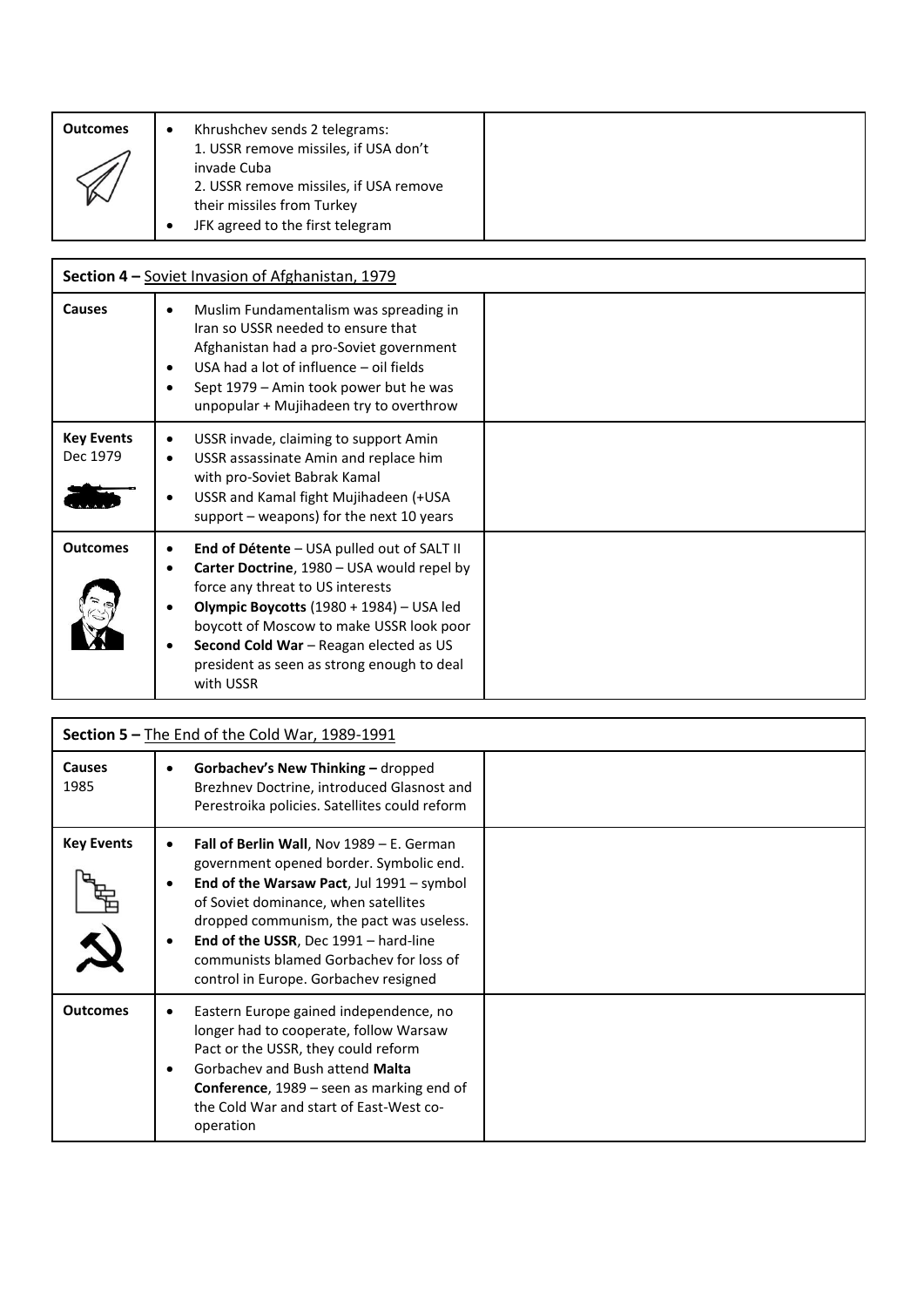| <b>Henry VIII</b>                    | <b>Resources</b>                                                                          | $1st$ Revision | <b>RAG</b> | 2 <sup>nd</sup> Revision | <b>RAG</b> |
|--------------------------------------|-------------------------------------------------------------------------------------------|----------------|------------|--------------------------|------------|
| <b>Tudor Society</b>                 | Knowledge                                                                                 |                |            |                          |            |
| Religion, hierarchy, daily life      | organiser-                                                                                |                |            |                          |            |
|                                      | section 1<br>Knowledge<br>organiser-<br>section 2<br>Knowledge<br>organiser-<br>section 3 |                |            |                          |            |
| Wolsey's foreign policy, 1515-1529   |                                                                                           |                |            |                          |            |
| Successes + failures                 |                                                                                           |                |            |                          |            |
|                                      |                                                                                           |                |            |                          |            |
| Anne Boleyn's execution, 1536        |                                                                                           |                |            |                          |            |
| Causes for downfall                  |                                                                                           |                |            |                          |            |
|                                      |                                                                                           |                |            |                          |            |
| Dissolution of the monasteries, 1536 | Knowledge                                                                                 |                |            |                          |            |
| Causes for closure of monasteries    | organiser-                                                                                |                |            |                          |            |
|                                      | section 4                                                                                 |                |            |                          |            |

#### **REVISION TASKS –**

- 1. **Summarise each section in your own words in the space given** use shortenings, add pictures, highlight key points only. Do not copy the typed material.
- 2. **Summarise each section a second time** using subheadings and *trigger words*

# **3. Practise exam questions:**

- i) Describe 2 features of Tudor society. (2 x PE) /4
- ii) Describe 2 features of the Treaty of London, 1518. (2 x PE) /4
- iii) Explain why Anne Boleyn fell from power. (3 x PEE) /12
- iv) Explain why Henry closed the monasteries. (3 x PEE) /12
- v) "The main reason why Henry closed the monasteries was because he needed money." How far do you agree? (Intro – Agree – Disagree – Conclusion) /16
	- *Valor Ecclesiasticus*
	- Cromwell's visitations

# **Section 1 –** Tudor Society

# **Section 2 –** Wolsey's foreign policy, 1515-1529

| <b>Successes</b> | Treaty of London, 1518 - universal peace in<br>Europe. 20 leading rulers agreed to not start<br>war. Prestige to England, diplomatic triumph<br>Field of Cloth of Gold, 1520 - conference to<br>avoid war, Wolsey testing France as an ally.<br>Henry treated as equal to Francis I<br>Treaty of Bruges, 1521 - alliance with Spain |
|------------------|-------------------------------------------------------------------------------------------------------------------------------------------------------------------------------------------------------------------------------------------------------------------------------------------------------------------------------------|
|                  | (most powerful, good trade links). Good deal as<br>England did not need join war for a year                                                                                                                                                                                                                                         |